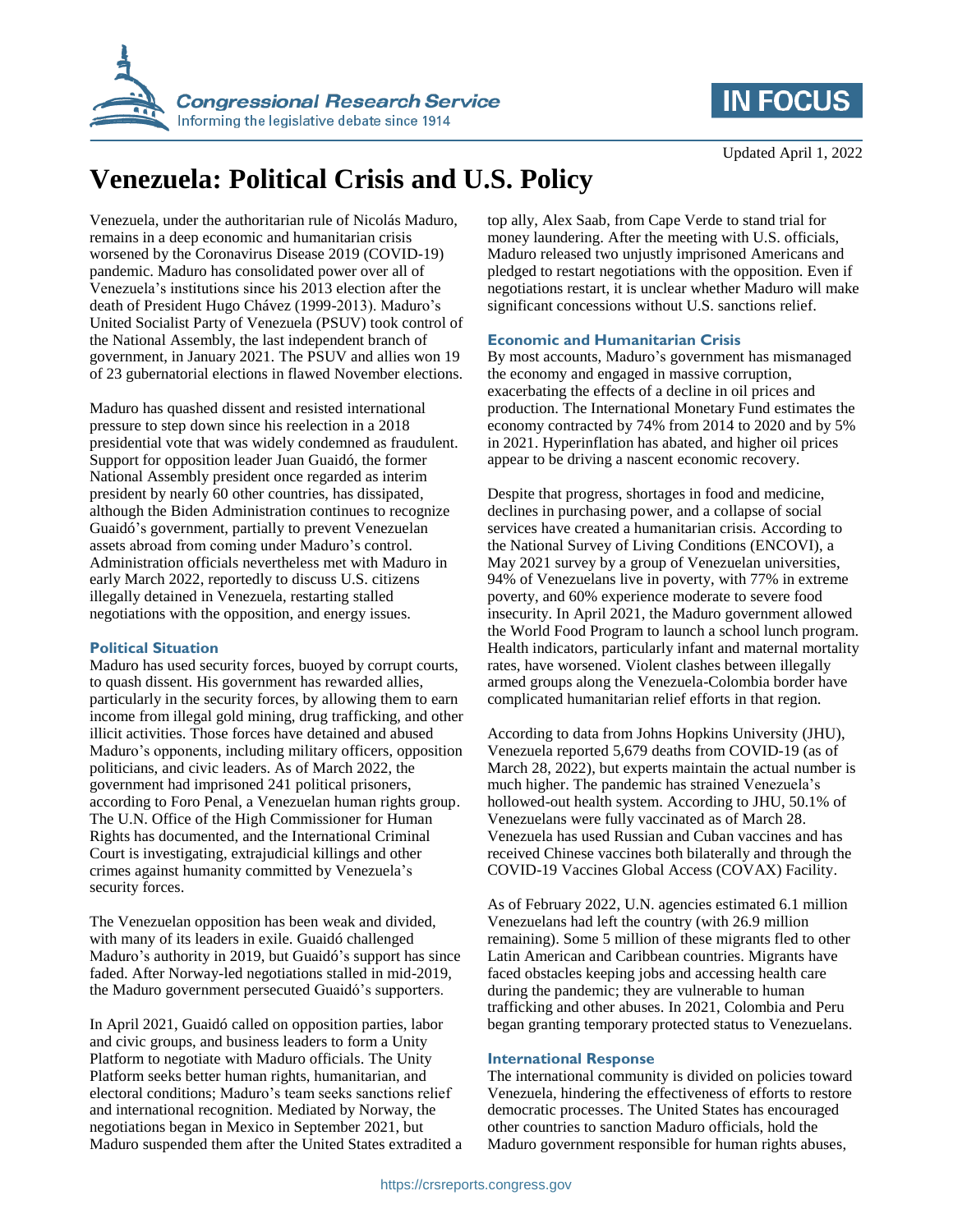and provide humanitarian aid to Venezuelans. The United States, European Union (EU), Canada, and 11 Western Hemisphere countries have imposed targeted sanctions and travel bans on Maduro officials. The United Kingdom and some Western Hemisphere countries still recognize Guaidó as interim president, although EU countries have not since January 2021. The EU, Canada, and the United States have issued joint statements, including in February 2022, pledging to review sanctions if negotiations yield improved conditions for the Venezuelan people.

Other countries, including China, Russia, Cuba, Turkey, and Iran, support Maduro. Russia has supported the oil industry in Venezuela, helped Venezuela skirt U.S. sanctions, and sent military personnel and equipment to the country. Sanctions on Russia following its invasion of Ukraine have inhibited Maduro's ability to access assets in Russian banks. China continues to purchase Venezuelan oil and has provided surveillance equipment and other technology. Turkey has purchased Venezuela's illegally mined gold. Since May 2020, Iran has shipped gasoline to Venezuela in exchange for gold.

#### **U.S. Policy**

The U.S. government ceased recognizing Maduro as Venezuela's legitimate president in January 2019. The Trump Administration discussed using military force in Venezuela but ultimately sought to compel Maduro to leave office through diplomatic, economic, and legal pressure. The Biden Administration has maintained a similar policy toward Venezuela, although the March 2022 talks noted above could signal a policy shift.

Biden officials have sought to support the Venezuelan people while engaging in multilateral diplomacy to press for a return to democracy and hold corrupt and abusive Maduro officials accountable. On March 8, 2021, the Biden Administration designated Venezuela as a beneficiary country for temporary protected status (TPS). In 2021, Biden Administration officials reviewed and maintained U.S. sanctions on Venezuela. Should negotiations advance, the Administration could provide some sanctions relief (e.g. allowing Chevron to resume joint ventures with *Petróleos de Venezuela* [PdVSA] to export oil to U.S. refineries).

**Sanctions and Indictments.** Sanctions are key parts of U.S. policy toward Venezuela. They include the following:

- **Individual sanctions** for terrorism, drug trafficking, antidemocratic actions, human rights violations, or corruption (see Executive Order [E.O.] 13692; P.L. 113- 278; P.L. 114-194)
- **Financial sanctions** restricting access to U.S. financial markets by the Maduro government and state oil company PdVSA (E.O. 13808); prohibiting transactions using cryptocurrency issued by the Maduro government (E.O. 13827); and prohibiting the purchase of Venezuelan debt (E.O. 13835)
- **Sectoral sanctions** blocking assets and prohibiting unlicensed transactions with PdVSA, Venezuela's central bank, and the state gold mining company, among other entities (E.O. 13850)

 **Sanctions on the Maduro government** blocking assets in the United States and prohibiting transactions with that government unless authorized as part of efforts to aid the Venezuelan people (E.O. 13884).

In March 2020, the Department of Justice indicted Maduro and 14 top officials for narco-terrorism, drug trafficking, and other crimes. U.S. agencies have worked with partner countries to combat drug trafficking, money laundering, and illicit mining in Venezuela. In December 2021, the Treasury Department designated two Revolutionary Armed Forces of Colombia (FARC) dissident groups that operate in Venezuela as foreign terrorist organizations.

**U.S. Assistance.** The United States is providing assistance and helping coordinate the regional response to the Venezuelan migration crisis. From FY2017 to FY2021, the United States provided \$1.65 billion in humanitarian aid to Venezuela and countries sheltering Venezuelans. Over that period, U.S. democracy, development, and health support related to the Venezuela crisis totaled some \$323 million.

**Congressional Action.** In March 2022, Congress enacted the FY2022 Consolidated Appropriations Act (P.L. 117- 103), which includes \$40 million for democracy programs in Venezuela (\$10 million less than the Administration requested; \$7 million more than the FY2021 estimated allocation). In addition, the act directs U.S. agencies to continue providing support to other countries hosting Venezuelan migrants and refugees. The report to the House appropriations bill approved in July 2021, H.Rept. 117-84, requires a report on how the U.S. government can repatriate illegally stolen assets to the people of Venezuela. Looking ahead, Congress faces consideration of the Biden Administration's FY2023 request of \$55 million for Venezuela. That figure includes \$50 million for democracy programs and \$5 million for health programs (the same level allocated by the Administration in FY2021).

Oversight has focused on the Biden Administration's approach to sanctions, negotiations, and humanitarian relief. Many Members of Congress praised the March 2021 designation of TPS for Venezuela. Although some in Congress support continued pressure on the Maduro government, others favor a more targeted approach, arguing that broad sanctions have hurt the Venezuelan people. Similarly, whereas some Members of Congress expressed support for U.S. talks with Maduro, others opposed engagement with the Maduro regime. Opponents of U.S.- Venezuela energy talks introduced legislation that would prohibit U.S. imports of Venezuelan oil (H.R. 6942, H.R. 7012, H.R. 7023, H.R. 7207, S. 3798).

Among other bills, H.R. 6539 and S. 688 (reported by the Senate Homeland Security and Governmental Affairs Committee in March 2021) would prohibit contracting with persons who do business with the Maduro regime.

See also CRS Report R44841, *Venezuela: Background and U.S. Relations*; CRS In Focus IF11029, *The Venezuela Regional Humanitarian Crisis and COVID-19*; CRS In Focus IF10715, *Venezuela: Overview of U.S. Sanctions*.